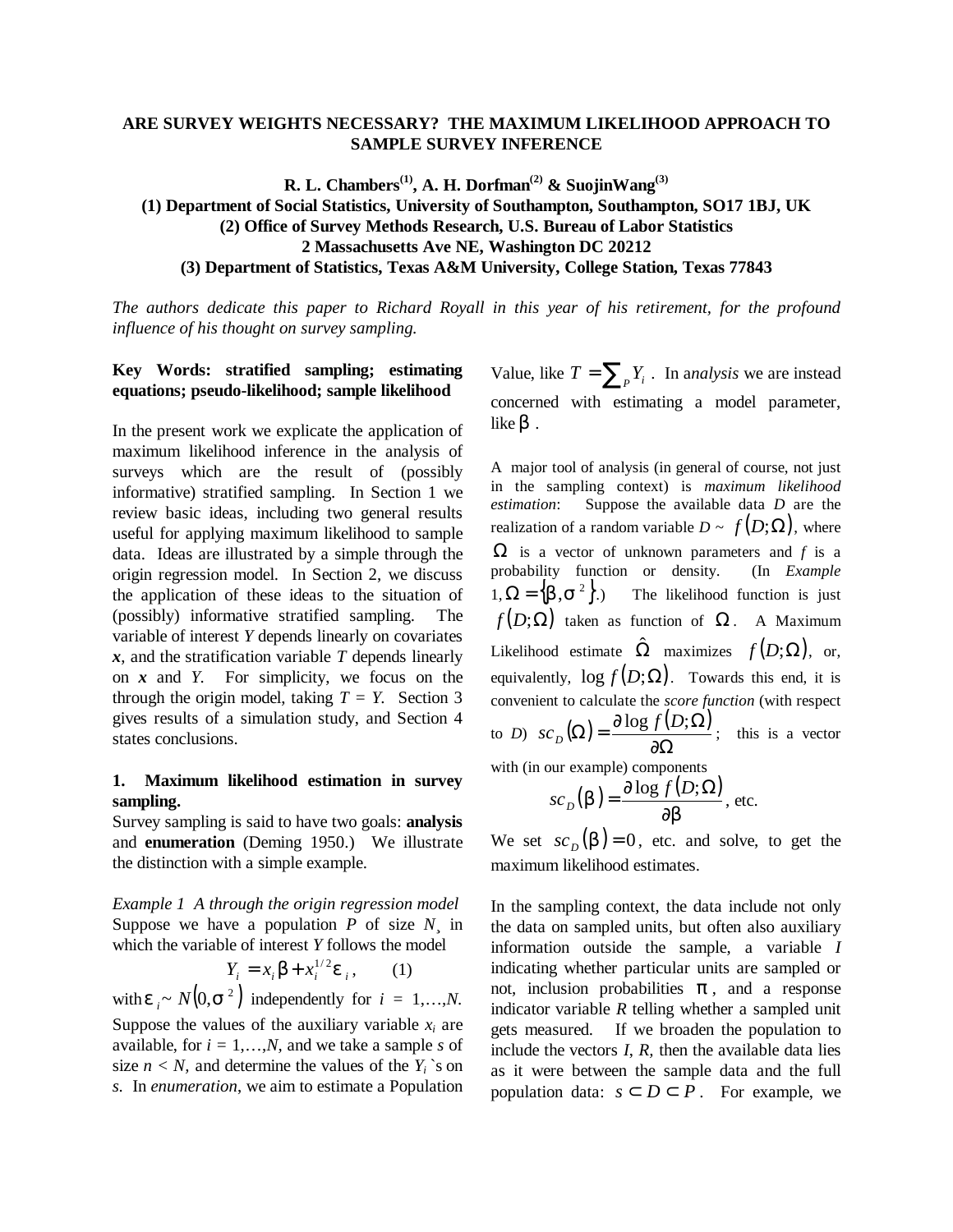might have  $D = \{Y_s, x_p, I_p, \mathbf{p}_s, \mathbf{R}_s\}$ , with distributions of the additional variables parameterized by nuisance parameters  $\Omega_{\text{mix}}$ , estimation of which can complicate estimation of  $\Omega$ . If *R* is superfluous when we solve for  $\Omega$ , then it is said that "non-response is noninformative", otherwise "informative ". If *I*,*p* are superfluous, then "sampling is non-informative", otherwise "informative" (Rubin 1976). In what follows we shall assume non-informative nonresponse, and ignore it.

Here are two Results, which hold in general, but are especially useful in the sampling context:

*Result 1.*  $D \subset U \Rightarrow \mathit{sc}_D(\Omega) = E(\mathit{sc}_U(\Omega) | D)$ (Breckling et al. 1992, Orchard & Woodbury,  $1972,...)$ 

*Result 2.*  $D \subset U$ . Suppose  $sc_U(\Omega) = 0 \Rightarrow \hat{\Omega} = g(D)$ . Then  $sc_D(\hat{\Omega}) = 0$ . (Chambers, et al 1998)

*Result 1* is basic. It says that if we have the score function with respect to data *U*, we can derive the score function with respect to data *D* included in *U* by conditioning on *D. Result 2* says that if the maximum likelihood estimator based on a data set needs only information available from a smaller data set included within it, then the maximum likelihood estimators for the smaller and larger data sets are the same.

Consider again the through the origin regression model with normal errors.

*Example 1 (continued)* The density of  $Y_i$  given  $x_i$  is

$$
f(y_i \mid x_i) = \left(2\mathbf{p}x_i\mathbf{S}^2\right)^{-1/2} \exp\left(-\frac{(y_i - x_i\mathbf{b})^2}{2x_i\mathbf{S}^2}\right),
$$

leading to the score function for  $\bm{b}$  with respect to the population

$$
sc(\mathbf{b})=\mathbf{s}^{-2}\sum_{P}(Y_i-\mathbf{b}x_i).
$$

Then 
$$
sc(\mathbf{b}) = 0 \Rightarrow \hat{\mathbf{b}} = \frac{\sum_{P} Y_i}{\sum_{P} x_i} = \frac{\overline{Y}}{\overline{x}}
$$
,

the maximum likelihood estimate of  $\bf{b}$ , if  $\bf{D} = \bf{P}$ . Suppose what is available is the data  $D = \{x_p, Y_s, I_p, \boldsymbol{p}_s\}$ . We consider two cases:

*Case 1* Sampling is done probability proportional to size (*pps*) with size variable *x*, that is*,*  $\mathbf{p}_i = \frac{n x_i}{N\overline{x}}$ ,  $i = 1, 2, ..., N$ . This is an instance of non-informative sampling. For units in the sample, it is clear that  $E(Y_i | D) = Y_i$ , since *D* contains  $Y_i$ . For non-sample units, we have *f*  $(Y_i | D) = f(Y_i | x_p) = f(Y_i | x_i)$ , since the inclusion probabilities add no information beyond what is in *x*. Thus we get a score function with respect to the data

$$
sc_D(\mathbf{b}) = \sum_{P} E(Y_i - \mathbf{b}x_i | D)
$$
  
=  $\sum_{s} (Y_i - \mathbf{b}x_i) + \sum_{r} (E(Y_i | x_i) - \mathbf{b}x_i).$ 

But  $E(Y_i | x_i) = \mathbf{b}x_i$ , so

 $\int_{S}^{C}$  *sc*<sub>*D*</sub></sub> (*b*) =  $\sum_{s}$  (*Y<sub>i</sub>* − *bx<sub>i</sub>*) and, setting this score function to zero, we get  $\mathbf{b}_b = \sum_{k=1}^{n} a_k \mathbf{b}_k$  $=\frac{\sum}{}$ *s i s i*  $D$   $\sum_{i}$   $x$  $\hat{\mathbf{b}}_{\scriptscriptstyle{D}} = \frac{\sum_{s} Y_i}{\sum_{s}}$ .

*Case 2* (informative sampling) Suppose now *pps* sampling with  $\mathbf{p}_i = nY_i/N\overline{Y}$ ,  $I = 1, 2, ..., N$ . This is an extreme case of informative sampling. (In practice this might arise approximately if we did *pps* sampling with respect to a 3<sup>rd</sup> variable highly correlated with *Y* that is not available at the time of analysis.) Then

 $SC_D(D) = \sum_{P} E(Y_i - \mathbf{b}x_i \mid x_P, Y_s, I_P, \mathbf{p}_s)$  $=\sum_{s} Y_i + \sum_{r} E(Y_i \mid x_i, \mathbf{p}_s) - \sum_{P} \mathbf{b} x_i$ . At first sight, the  $2<sup>nd</sup>$  term looks difficult to deal with. However, since we know  $p_i = nY_i/N\overline{Y}$  and  $Y_i$ , for each sample unit, any such unit determines for us what  $\overline{Y}$  is. That is, implicitly  $\overline{Y} \in D$ . And we were assuming also that  $\bar{x}$  is available. Then,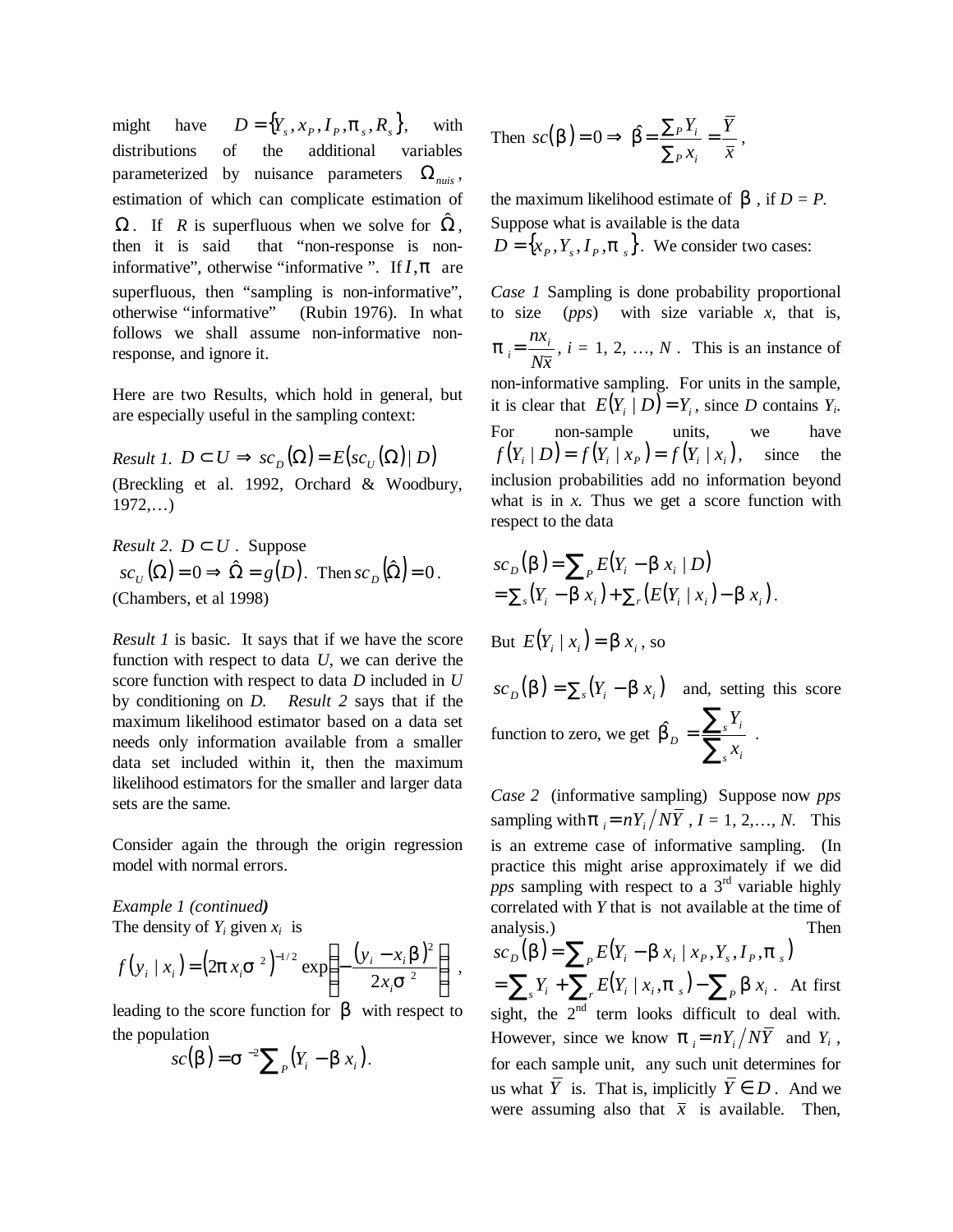since maximum likelihood estimator with respect to the full data *P* was *x*  $\hat{\mathbf{b}} = \frac{Y}{T}$ , and the ingredients of this expression are available from *D, Result 2* implies that *x*  $\hat{\boldsymbol{b}}_p = \frac{\overline{Y}}{\overline{Y}}$  as well. Could any other sample-based estimator be more efficient?

*Note bene*: Neither in the non-informative or informative case, did we arrive at an estimator that explicitly incorporates the sample weights. In the non-informative case they are ignored; in the informative case they are merely exploited, unconventionally.

#### **1.1 Two s-based approaches to maximum likelihood**

Typically the available data *D* contains information beyond what is available on the sample units. We here review two approaches to maximum likelihood that rely only on the sample data (even when "extra-sample" information is available.) The first relies on the sample weights in classic fashion, and is a special case of the use of weighted estimating equations (Binder 1991; Godambe and Thompson 1986).

1. *Pseudo-likelihood* ("weighted maximum  $likelihood$ ") Let  $p_i = f(I_i = 1 | P)$  be the probability the *i*th unit is in *s*, and  $w_i = \mathbf{p}_i^{-1}$ . Then, in our example, the weighted sample-based score function  $sc_w(\mathbf{b}) = \sum_{P} w_i I_i (Y_i - \mathbf{b} x_i) = \sum_{S} w_i (Y_i - \mathbf{b} x_i)$ is a design-unbiased estimator of  $\mathcal{SC}(b)$ . Setting this to zero, yields the estimator  $\mathbf{b}_w = \sum_{n=1}^\infty$  $=\frac{\sum}{}$  $\int$ <sup>*i*</sup> *i*  $\lambda$ <sub>*i*</sub>  $\int$ <sup>*i*</sup> *i i i*  $w = \sum_{i} w_i x_i$  $\hat{\mathbf{b}}_{w} = \frac{\sum_{s} w_{i} Y_{i}}{\sum_{s} w_{i}}$ 

.

that is,

$$
\hat{\mathbf{D}}_{w} = \begin{cases}\n\frac{\sum_{s} Y_{i}/x_{i}}{n}, & in Case 1 \\
\frac{n}{\sum_{s} x_{i}/Y_{i}}, & in Case 2\n\end{cases}
$$

are, as one would expect, (considerably) less efficient than the corresponding maximum likelihood estimators above.

2. *Sample Likelihood* ("Weighted Distribution Maximum Likelihood") (Krieger and Pfeffermann 1992)

The *sample density* of  $Y_i$  is the density of  $Y_i$ conditional on unit *i* being in the sample:

$$
f_s(y_i \mid x_i) \equiv f(y_i \mid x_i, I_i = 1) = \frac{f(I_i = 1 \mid x_i, y_i) f(y_i \mid x_i)}{f(I_i = 1 \mid x_i)}.
$$

To this there corresponds the sample likelihood:  $L_s(\mathbf{b}) = \prod_s f_s(\mathbf{y}_i | \mathbf{x}_i)$  and a corresponding score function. In *Case 1* (the non-informative case) we have  $f(I_i = 1 | x_i, y_i) = f(I_i = 1 | x_i)$  $\Rightarrow$   $f_s(y_i | x_i) = f(y_i | x_i)$  $\Rightarrow$   $L_s$   $(\mathbf{b}) = \prod_s f(y_i | x_i) \Rightarrow \hat{\mathbf{b}}_s = \frac{\sum_s}{\sum_s}$  $\Rightarrow \hat{b} = \frac{\sum_{i=1}^{n} a_i}{\sum_{i=1}^{n} a_i}$ *s i s*<sup>-</sup>  $\sum x$  $\hat{\mathbf{b}}_{s} = \frac{\sum_{s} Y_{i}}{\sum_{s}}$ , thus

*s i* getting the same estimator as in the full information case.

In *Case* 2 (the informative case),  
\n
$$
f_s(y_i | x_i) \equiv f(y_i | x_i, I_i = 1) = \frac{f(I_i = 1 | x_i, y_i) f(y_i | x_i)}{f(I_i = 1 | x_i)},
$$
\nwith

$$
f(I_i = 1 | x_i, y_i) = \frac{nY_i}{N\overline{Y}} \approx \frac{nY_i}{Nm_Y}, \text{ where } m_Y \text{ is the } \text{marginal mean of } Y. \text{ It follows that } f(I_i = 1 | x_i) \approx \int \frac{nY}{Nm_Y} f(Y | x_i) dY = \frac{nDx_i}{Nm_Y}.
$$
  
Thus 
$$
f(Y_i | x_i) = Y_i (2px_i \mathbf{s}^2)^{-1/2} (\mathbf{b}x_i)^{-1} \exp\left(-\frac{(Y_i - \mathbf{b}x_i)^2}{2x_i \mathbf{s}^2}\right)
$$

and 
$$
sc_s(\mathbf{b}) = \mathbf{s}^{-2} \sum_s (Y_i - \mathbf{b} x_i) - n/\mathbf{b}
$$
.

Setting this equal to 0, and multiplying through by *b*, we get a quadratic equation, with solutions

$$
\hat{\boldsymbol{D}} = \frac{\sum_{s} Y_i \pm \sqrt{(\sum_{s} Y_i)^2 - 4n\mathbf{s}^2 \sum_{s} x_i}}{2\sum_{s} x_i}.
$$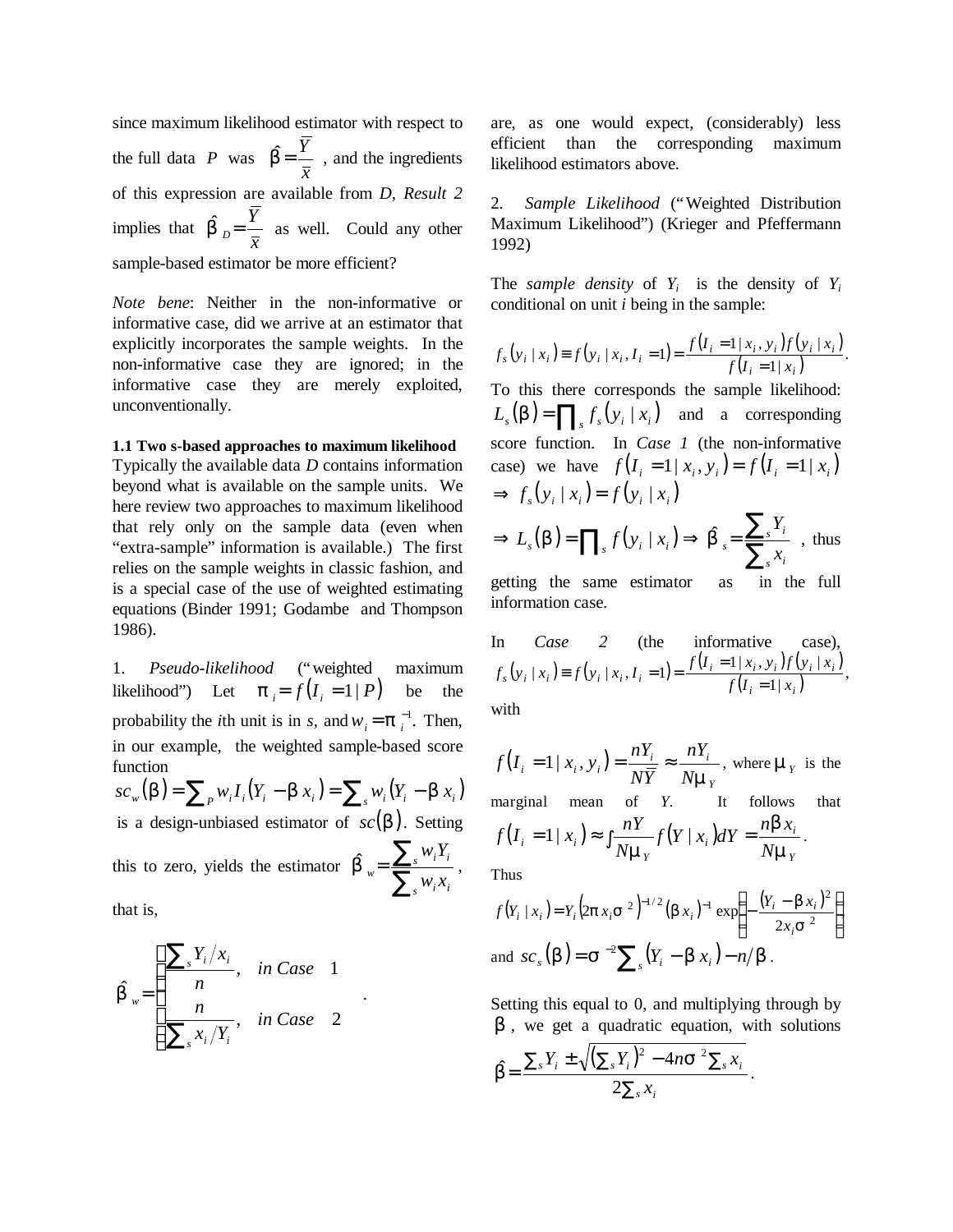The negative solution corresponds to a *minimum* of the sample likelihood function.

 The downward *s* adjustment (we here assume for simplicity that *s* is known.) under the radical seems appropriate, since *pps* sampling with size variable *y* would tend to select disproportionately the larger *Y*'s. We note the estimate converges to the *Case 1* solution as  $\mathbf{s}^2 \to 0$ . In our experience, this estimator tends to be more efficient than the pseudo-likelihood estimator and less efficient than the full information maximum likelihood estimator (Chambers et al. 1998). This is certainly true for the informative case here.

#### **2. ML under Informative Stratification**

The general regression situation we would consider is

*hi hi*  $Y_{hi} = x_{hi}^T \mathbf{b} + v_{hi}^{1/2} \mathbf{e}_{hi}, \ h = 1, \ldots, H, i = 1, \ldots, N_h,$ with  $\mathbf{e}_{hi} \sim N(0, \mathbf{s}^2)$  independently, and independently of the *x's.*

We follow Schema D2, Krieger and Pfeffermann (1992). Stratification is determined by a variate *T*, which is possibly in part determined by *Y*:

*hi hi*  $T_{hi} = bY_{hi} + x_{hi}^T c + w_{hi}^{1/2}h_{hi} \equiv z_{hi}^T g + w_{hi}^{1/2}h_{hi}$  $\equiv z_{hi}^T \mathbf{g} + w_{hi}^{1/2} \mathbf{h}_{hi}$ , with  $h_{hi} \sim N(0, t^2)$  independent, and independent of the  $Y$ 's and  $x$ 's. Strata are determined by the  $H+1$ stratum boundaries

 $-$  ∞ =  $t^{(0) \times} t^{(1)}$  <  $t^{(2)}$  < ... <  $t^{(H-1)}$  <  $t^{(H)}$  = ∞, so that  $t^{(h-1)} < t_i$  **£** $t^{(h)} \Rightarrow$  population unit *i* in stratum *h*  $N_h$  = number of units in the *h*th stratum

 $n_h$  = number of units sampled from this stratum using SRSWOR

*s<sup>h</sup>* : sample labels in stratum *h*,

*r<sup>h</sup>* : corresponding non-sample labels.

The population score functions are:

$$
sc(\mathbf{b}) = \mathbf{s}^{-2} \sum_{1}^{H} \sum_{i=1}^{N_h} \frac{(Y_{hi} - x_{hi}^T \mathbf{b}) x_{hi}}{v_{hi}}
$$

$$
sc(\mathbf{s}^2) = -\frac{N}{\mathbf{s}^2} + \frac{1}{2} \sum_{1}^{H} \sum_{i=1}^{N_h} \frac{(Y_{hi} - x_{hi}^T \mathbf{b})^2}{(\mathbf{s}^2)^2 v_{hi}}
$$

$$
sc(g) = t^{-2} \sum_{i=1}^{H} \sum_{i=1}^{N_h} \frac{(t_{hi} - z_{hi}^T g) z_{hi}}{w_{hi}}
$$

$$
sc(t^2) = -\frac{N}{t^2} + \frac{1}{2} \sum_{i=1}^{H} \sum_{i=1}^{N_h} \frac{(t_{hi} - z_{hi}^T g)^2}{(t^2)^2 w_{hi}},
$$

the last two equations accommodating the nuisance parameters. To keep technical matters relatively simple, we again focus on the through-the-originmodel, assume the variance constant  $s^2$  is known, and take *Y* itself as *T*, the stratification variable: *Example 2*

 $Y_{hi} = x_{hi} \mathbf{b} + x_{hi}^{1/2} \mathbf{e}_{hi}, \qquad \mathbf{e}_{hi} \sim N(0, \mathbf{s}^2)$ independently  $h = 1, \ldots, H$ ,  $i = 1, \ldots, N_h$ ,  $x_i$ 's are available,  $h = 1,...,H$ ,  $i = 1,...,N_h$ ,  $T_i = Y_i$ , and the data is thus  $D = (Y_s, x_p, I_p, \{y^{(h)}, n_h, N_h; h = 1, ..., H\}$ ,  $S^2$ ).

The population score function is given by  $(**b**) = **s**^{-2} \sum_{P} (Y_i - \mathbf{b} x_i).$  $\mathbf{c} \mathbf{c}(\mathbf{b}) = \mathbf{s}^{-2} \sum_{P} (Y_i - \mathbf{b} x_i)$ . A weighted sample version of this leads at once to the pseudolikelihood estimator of *b*,

$$
\hat{\bm{L}}_{w} = \frac{\sum_{h} N_{h} n_{h}^{-1} \sum_{h i \in s} Y_{hi}}{\sum_{h} N_{h} n_{h}^{-1} \sum_{h i \in s} x_{hi}}.
$$

To get the maximum likelihood estimate given the data *D*, we note

$$
sc_{D}(\mathbf{b}) = \mathbf{s}^{-2} \sum_{h} \sum_{sh} (Y_{hi} - \mathbf{b}x_{hi}) +
$$
  
\n
$$
\sum_{r_h} E(Y_{hi} | y^{(h-1)} \le Y_{hi} \le y^{(h)}, x_{hi}) - \mathbf{b}x_{hi} \}
$$
  
\nimplying  
\n
$$
\hat{\mathbf{b}}_{D} = \sum_{s} Y_{i} +
$$
  
\n
$$
\sum_{h} \sum_{r_h} E(Y_{hi} | y^{(h-1)} \le Y_{hi} \le y^{(h)}, x_{hi}) / \sum_{P} x_{I}.
$$

Thus we need the expectation of the non-sample *Y*'s conditional on their being within the stratum bounds. We have

$$
E(Y_{hi} | y^{(h-1)} \le Y_{hi} \le y^{(h)}, x_{hi})
$$
  
= 
$$
\int y f(y | y^{(h-1)} \le y \le y^{(h)}, x_{hi}) dy
$$
  
= 
$$
\frac{\int_{y^{(h-1)}}^{y^{(h)}} y f(y | x_{hi}) dy}{\int_{y^{(h-1)}}^{y^{(h)}} f(y | x_{hi}) dy}
$$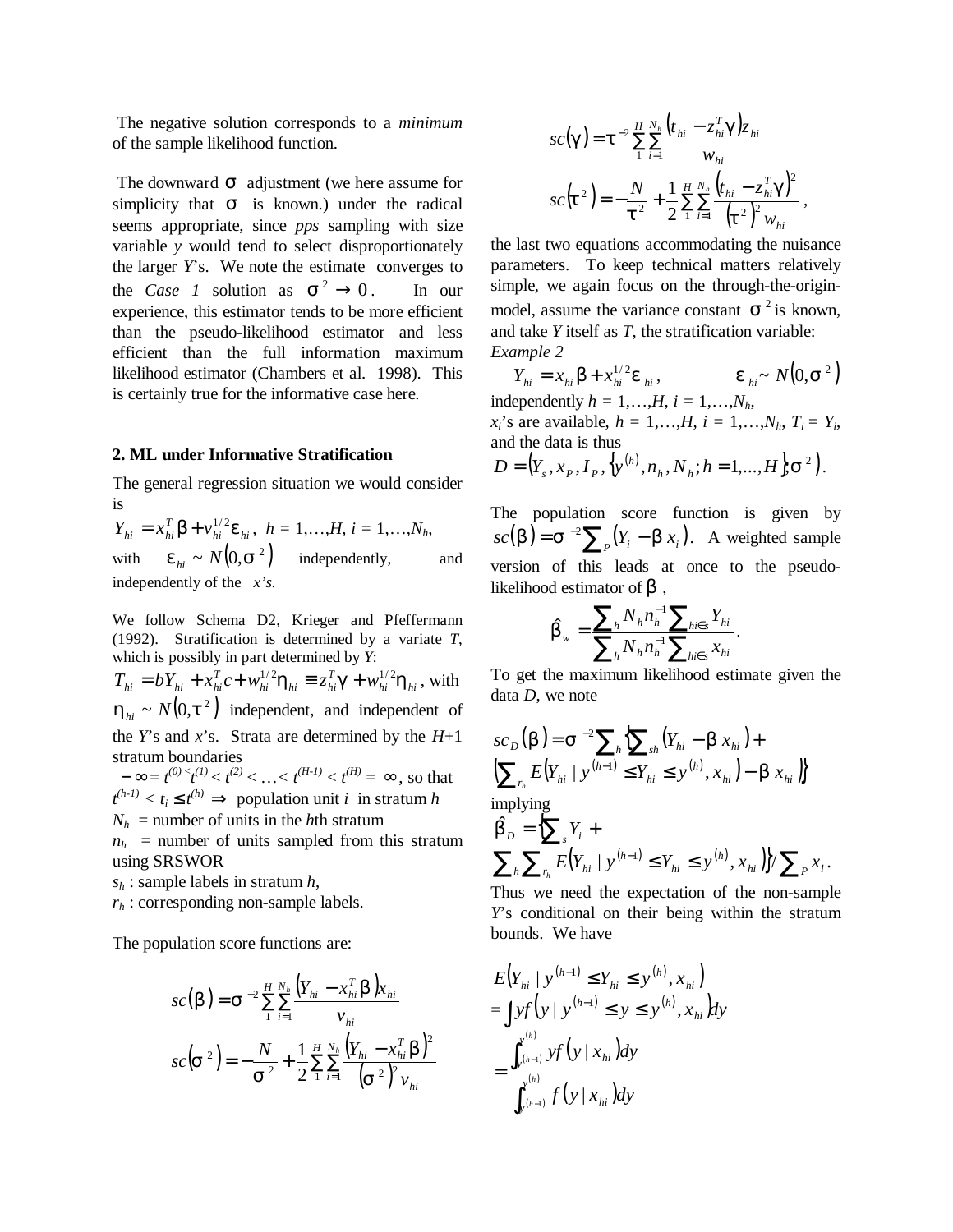$$
= \mathbf{b} x_{hi} + \frac{x_{hi}^{1/2} \mathbf{s} \left( \mathbf{j} \left( A_{hi}^{(h-1)} \right) - \mathbf{j} A_{hi}^{(h)} \right) / \left( \Phi \left( A_{hi}^{(h)} \right) - \Phi A_{hi}^{(h-1)} \right),
$$
  
[eqtn (2)]

where 
$$
A_{hi}^{(h^*)} = (y^{(h^*)} - \mathbf{b}x_{hi})/\mathbf{s}x_{hi}^{1/2}
$$
, and  
\n
$$
\Phi(z) = (2\mathbf{p})^{-1/2} \int_{-\infty}^{z} \exp\left(-\frac{u^2}{2}\right) du,
$$
\n
$$
\mathbf{j}(z) = (2\mathbf{p})^{-1/2} \exp\left(-\frac{u^2}{2}\right) \text{ are the standard}
$$

normal *cdf* and density respectively (In the simulations described below these were readily calculated in *Splus©* using the functions *pnorm* and *dnorm.*). The derivation of equation (2) is given in *Appendix* 1.

Substituting (2) into the expression above for  $\hat{\mathbf{b}}_p$ we have

$$
\hat{\boldsymbol{b}}_{\!D} = \left(\sum_{P} x_{l}\right)^{-1} \left[\sum_{h} \sum_{s_{h}} Y_{hi} + \sum_{h} \sum_{r_{h}} \left\{ \boldsymbol{b} x_{hi} + x_{hi}^{1/2} \boldsymbol{s} \left( \boldsymbol{j} \left( A_{hi}^{(h-1)} \right) - \boldsymbol{j} A_{hi}^{(h)} \right) / \left( \Phi \left( A_{hi}^{(h)} \right) - \Phi A_{hi}^{(h-1)} \right) \right] \right]
$$

Since the very quantity  $\boldsymbol{b}$  we seek appears on the right hand side (explicitly and also as part of the *A* terms), we proceed iteratively:

$$
\hat{\mathbf{b}}_{D}^{(k+1)} = \left(\sum_{P} x_{i}\right)^{-1} \left[\sum_{h} \sum_{s_{h}} Y_{hi} + \sum_{h} \sum_{h} \sum_{h} \left\{\mathbf{b}^{(k)} x_{hi} + x_{hi}^{1/2} \mathbf{s} \left[\mathbf{y}\left(A_{hi}^{(h-1)k}\right) - \mathbf{j} A_{hi}^{(h)k}\right] / \left(\Phi\left(A_{hi}^{(h)k}\right) - \Phi A_{hi}^{(h-1)k}\right)\right]\right],
$$
\nwith  $A_{hi}^{(h^{*})k} = \left(y^{(h^{*})} - \mathbf{b}^{(k)} x_{hi}\right) / \mathbf{s} x_{hi}^{1/2}$ . We begin the process by setting  $\hat{\mathbf{b}}_{D}^{(0)} = \hat{\mathbf{b}}_{w}$ .

## **3. Simulation study**

A series of simulation studies was carried out on populations generated in accord with the model of *Example 2*. Each study consisted of 200 runs, in each of which such a population of size was generated having size  $N = 1000$ ,  $\boldsymbol{b} = 10$ ,

*s* = 3 , with the *x*'s the *square* of realizations of a normally distributed random variable *z* (so *x* is positive and skewed). The population was stratified into *H* = 2 strata, bounded by  $y^{(h)}$ : −∞,

median( $Y_i$ ),  $\infty$  (so  $N_1 = N_2 = 500$ .) From these, samples were taken of size  $n_1 = 20$ , and  $n_2 = 80$ .

*Case 1. Population values available for auxiliary variable x* In this case,

$$
D = (Y_s, x_p, I_p, \{y^{(h)}, n_h, N_h; h = 1, ..., H\}, \mathbf{S}^2).
$$

Simulation results are given in

| <b>Table 1</b>   |        |       |
|------------------|--------|-------|
| estimator        | means  | rmse  |
| pop              | 10.005 | 0.114 |
| crude            | 10.820 | 0.880 |
| pseudo           | 10.032 | 0.438 |
| max1             | 10.022 | 0.278 |
| max <sub>5</sub> | 10.006 | 0.164 |
| max10            | 10.004 | 0.162 |
| max20            | 10.004 | 0.162 |

Here "pop" refers to ideal estimation using all the population data, "crude" to an unweighted ratio estimator, "pseudo" to the pseudo-likelihood estimator, and "max*k*" to the *k*th iteration estimate of the maximum likelihood estimator based on equation (2); estimates appear to level out at about the  $10<sup>th</sup>$  iteration. The maximum likelihood estimator is about 7 times as efficient as the pseudo-likelihood estimator.

# *Case 2. Population density available for auxiliary variable x*

Everything is the same as in *Case 1,* except that the non-sample *x* values are missing, and a density function representing the distribution of the *x*'s is available (in practice, of course, this would be unusual). Thus we have

$$
D = (Y_s, x_s, I_p, \{y^{(h)}, n_h, N_h; h = 1,..., H\}, \mathbf{S}^2, f_x(
$$
)),  
and the maximum likelihood estimator gets  
modified to

$$
\hat{b}_D = \frac{\sum_{s} Y_i + \sum_{h} (N_h - n_h) E(Y_{hi} | y^{(h-1)} < Y_{hi} \leq y^{(h)})}{\sum_{s} x_i + \sum_{h} (N_h - n_h) E(x_{hi} | y^{(h-1)} < Y_{hi} \leq y^{(h)})}
$$
\n
$$
= \frac{\sum_{s} Y_i + \sum_{h} (N_h - n_h) D_h^{-1} (BB_h + \mathbf{S} C_h)}{\sum_{s} x_i + \sum_{h} (N_h - n_h) D_h^{-1} B_h},
$$

with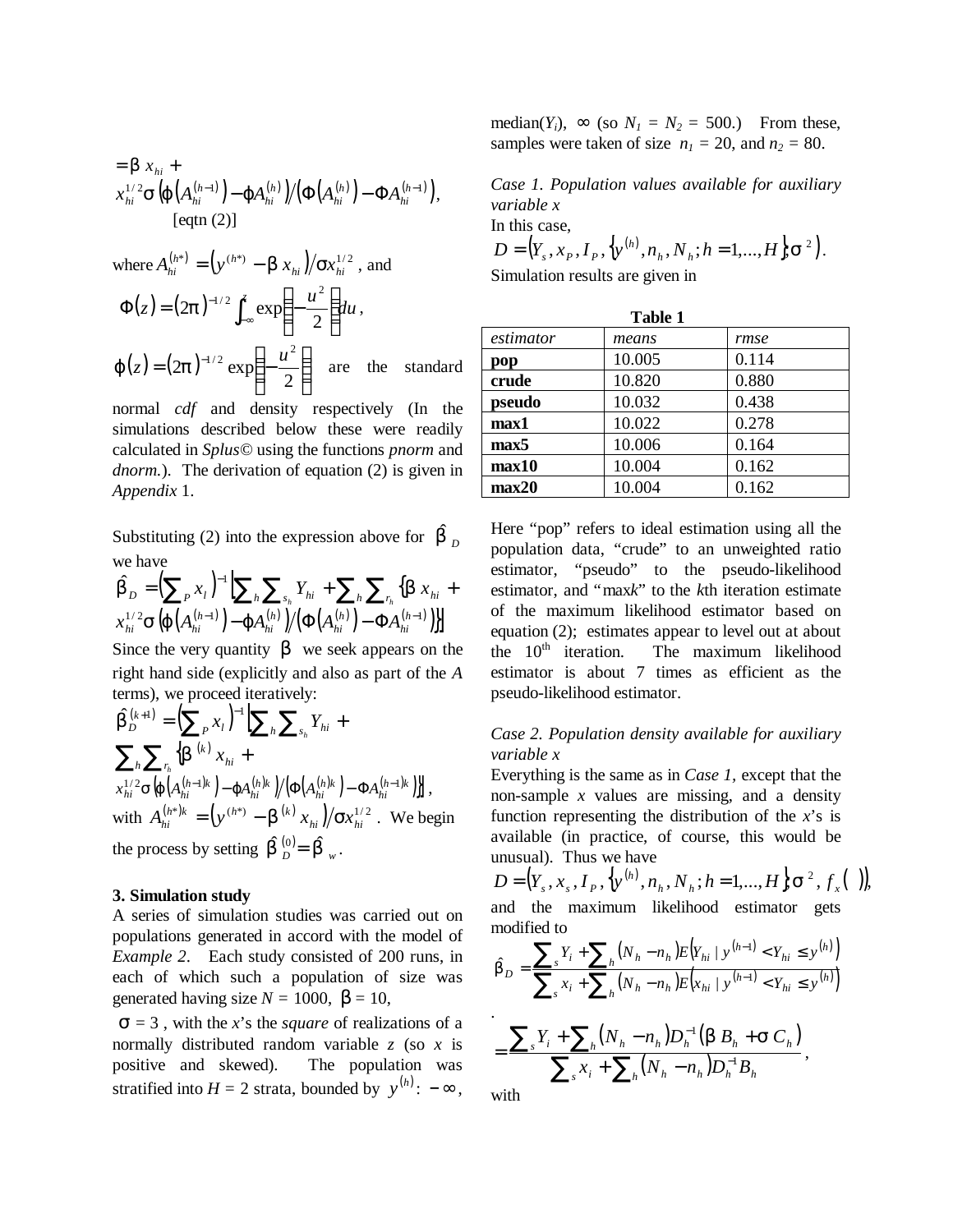$$
D_h = \int_{-\infty}^{\infty} (\Phi(A_h(x)) - \Phi(A_{h-1}(x))) f(x) dx,
$$
  
\n
$$
B_h = \int_{-\infty}^{\infty} x (\Phi(A_h(x)) - \Phi(A_{h-1}(x))) f(x) dx
$$
  
\n
$$
C_h = \int_{-\infty}^{\infty} x^{1/2} (f(A_{h-1}(x)) - f(A_h(x))) f(x) dx,
$$
  
\n
$$
A_h(x) = (y^{(h)} - \mathbf{b}x) / (\mathbf{s} x^{1/2}).
$$
 In the case of the squared normal density of our simulations, we have

$$
f(x) = \frac{1}{2\mathbf{s}_u\sqrt{x}} \left\{ \mathbf{f}\left(\frac{\sqrt{x} - \mathbf{m}_u}{\mathbf{s}_u}\right) + \mathbf{f}\left(\frac{-\sqrt{x} - \mathbf{m}_u}{\mathbf{s}_u}\right) \right\},\,
$$

where  $\boldsymbol{m}_u$ ,  $\boldsymbol{s}_u$  are the mean and standard deviation of the root of *X*, assumed *known.* The integrals were calculated using the function *integrate* in *Splus©.* Simulation results are in

| Table 2   |        |       |
|-----------|--------|-------|
| estimator | means  | rmse  |
| pop       | 10.000 | 0.128 |
| crude     | 10.870 | 0.955 |
| pseudo    | 10.066 | 0.466 |
| max1      | 10.057 | 0.381 |
| max10     | 10.026 | 0.242 |

The maximum likelihood estimator is now about 4 times as efficient as the pseudo-likelihood estimator.

*Case 3. Moments, but not the form, of the population density available for auxiliary variable* We assume we know the mean and variance  $\mathbf{m}_x$ ,  $\mathbf{s}_x^2$  respectively of *x*, but *not* the form of the actual density. On the supposition that *x* has a skewed distribution, we model the density with the (incorrect) gamma distribution with these (correct) moments. Results are given in

The relative efficiency of the maximum likelihood estimator to the pseudo-likelihood estimator is now about 3.

*Case 4. Moments available of the population values for the auxiliary variable x.*

The form of the density is unknown; we use the gamma density and finite population moments  $\bar{x}$ , 2  $s_x^2$  as estimates of the unknown "superpopulation" parameters  $\boldsymbol{m}_x$ ,  $\boldsymbol{s}_x^2$ . Results are in

| Table 4   |        |       |
|-----------|--------|-------|
| estimates | means  | rmse  |
| pop       | 9.997  | 0.114 |
| crude     | 10.813 | 0.874 |
| pseudo    | 10.028 | 0.390 |
| max1      | 10.038 | 0.321 |
| max10     | 10.057 | 0.199 |

The relative efficiency of the maximum likelihood estimator to the pseudo-likelihood estimator is about 4. The improvement over *Case 3* is probably due to random variation. In other words, case 3 and case 4 are roughly equivalent.

*Case 5. Mean of the population values for the auxiliary variable x is available.*

Here we lack information on the population  $2<sup>nd</sup>$ moment. We use the gamma density, with the finite population estimate  $\bar{x}$  of  $\mathbf{m}_u$ , and the weighted estimate of variance

$$
\hat{\boldsymbol{S}}_x^2 = N^{-1} \sum_h \frac{N_h}{n_h} \sum_{s \cap h} (x_i - \bar{x})^2 \text{ of } \boldsymbol{S}_x^2. \text{ Results}
$$

**Table 5**

are given in

|           |         |       |            | таніс Э |       |  |
|-----------|---------|-------|------------|---------|-------|--|
|           | Table 3 |       | estimator  | means   | rmse  |  |
| estimator | means   | rmse  | $\bf{pop}$ | 10.011  | 0.124 |  |
| pop       | 9.988   | 0.113 | crude      | 10.830  | 0.904 |  |
| crude     | 10.787  | 0.841 | pseudo     | 10.052  | 0.379 |  |
| pseudo    | 10.007  | 0.351 | max1       | 10.054  | 0.314 |  |
| max1      | 10.023  | 0.282 | max10      | 10.056  | 0.215 |  |
| max10     | 10.055  | 0.199 |            |         |       |  |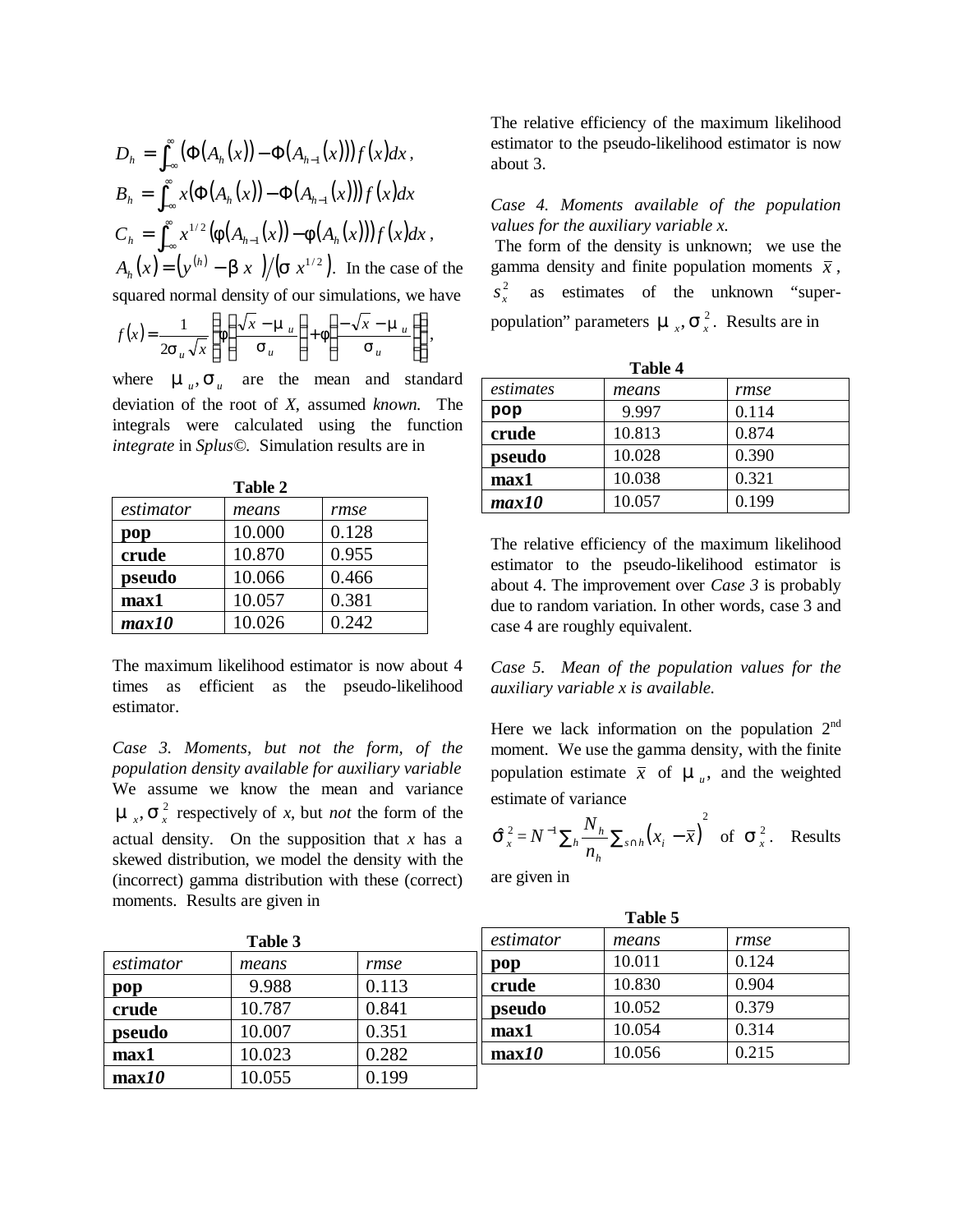The relative efficiency of the maximum likelihood estimator to the pseudo-likelihood estimator is about 3.

*Case 6. No population information on x is available outside the sample.*

Results using weighted sample estimates of mean *and* variance of are given in

| Table 6   |        |       |
|-----------|--------|-------|
| estimator | means  | rmse  |
| pop       | 9.992  | 0.116 |
| crude     | 10.788 | 0.852 |
| pseudo    | 9.987  | 0.416 |
| max1      | 10.001 | 0.403 |
| max10     | 10.038 | 0.452 |

There is clear deterioration of the maximum likelihood estimator. The weighted estimator indeed seems preferable. However,…

## *Case 7. Same set-up as Case 6.*

We estimate *x*-mean using maximum likelihood estimator, given by

 $\hat{\boldsymbol{m}}_{x} = N^{-1} \Bigl( \sum_{s} x_{i} + \sum_{h} (N_{h} - n_{h}) D_{h}^{-1} B_{h} \Bigr)$  $\int_{-\infty}^{\infty} x(\Phi(A_h(x)) - \Phi(A_{h-1}(x))) f(x) dx$  $B_h = \int_{-\infty}^{\infty} x(\Phi(A_h(x)) - \Phi(A_{h-1}(x))) f(x) dx$ , using the corresponding weighted estimator as seed. We get new estimates of both  $\hat{\mathbf{b}}$  and  $\hat{\mathbf{m}}_x$  in each iteration. Results are in

| aвı<br>r |  |
|----------|--|
|          |  |

| * ***** 1 |        |       |
|-----------|--------|-------|
| estimator | means  | rmse  |
| pop       | 10.011 | 0.129 |
| crude     | 10.868 | 0.928 |
| pseudo    | 10.052 | 0.372 |
| max1      | 10.077 | 0.354 |
| max10     | 10.071 | 0.335 |

This seems to marginally improve things for the maximum likelihood estimator. However, it is clear that without some population information, it is as well to use the pseudo-likelihood estimator.

### **4. Conclusions**

We have constructed the form of the maximum likelihood estimator of a regression coefficient in a particular case of informative stratified sample. The methodology is extendable to the general regression case described at the beginning of Section 2, although formulae can be complicated. The maximum likelihood estimator is much more efficient than the conventional pseudo-likelihood estimator which uses sample weights, when there exists information on the population beyond what is contained in the sample, as is often in practice the case.

#### **Bibliography**

Deming, W. E. (1950) *Some Theory of Sampling*, New York: Dover.

Binder, D.A. (1991) Use of estimating functions for interval estimation from complex surveys. *Proceedings of the Section on Survey Research Methods, American Statistical Association,* 34-42

Breckling, J.U., Chambers, R.L., Dorfman, A.H., Tam, S.M. and Welsh, A.H. (1994) Maximum likelihood inference from sample survey data, *International Statistical Review,* 62, 349-363.

Chambers, R.L., Dorfman, A.H., and Wang, S. (1998) Limited information likelihood analysis of survey data, *Journal of the Royal Statistical Society B,* 60, Part 2, 397-411.

Godambe, V.P. and Thompson, M.E. (1986). Parameters of superpopulation and survey population: their relationship and estimation. *International Statistical Review*, 54, 127-138.

Kreiger, A B. and Pfeffermann, D. (1992) Maximum likelihood estimation from complex surveys, *Survey Methodology*, 18, 225-239.

Orchard, T. and Woodbury, M.A. (1972) A missing information principle: theory and application. In *Proceedings of the 6 th Berkeley Symposium on Mathematical Statistics*, vol 1, 697-715, Berkeley: University of California Press.

Rubin, D.R. (1976) Inference and missing data, *Biometrika*¸ 63, 605-614.